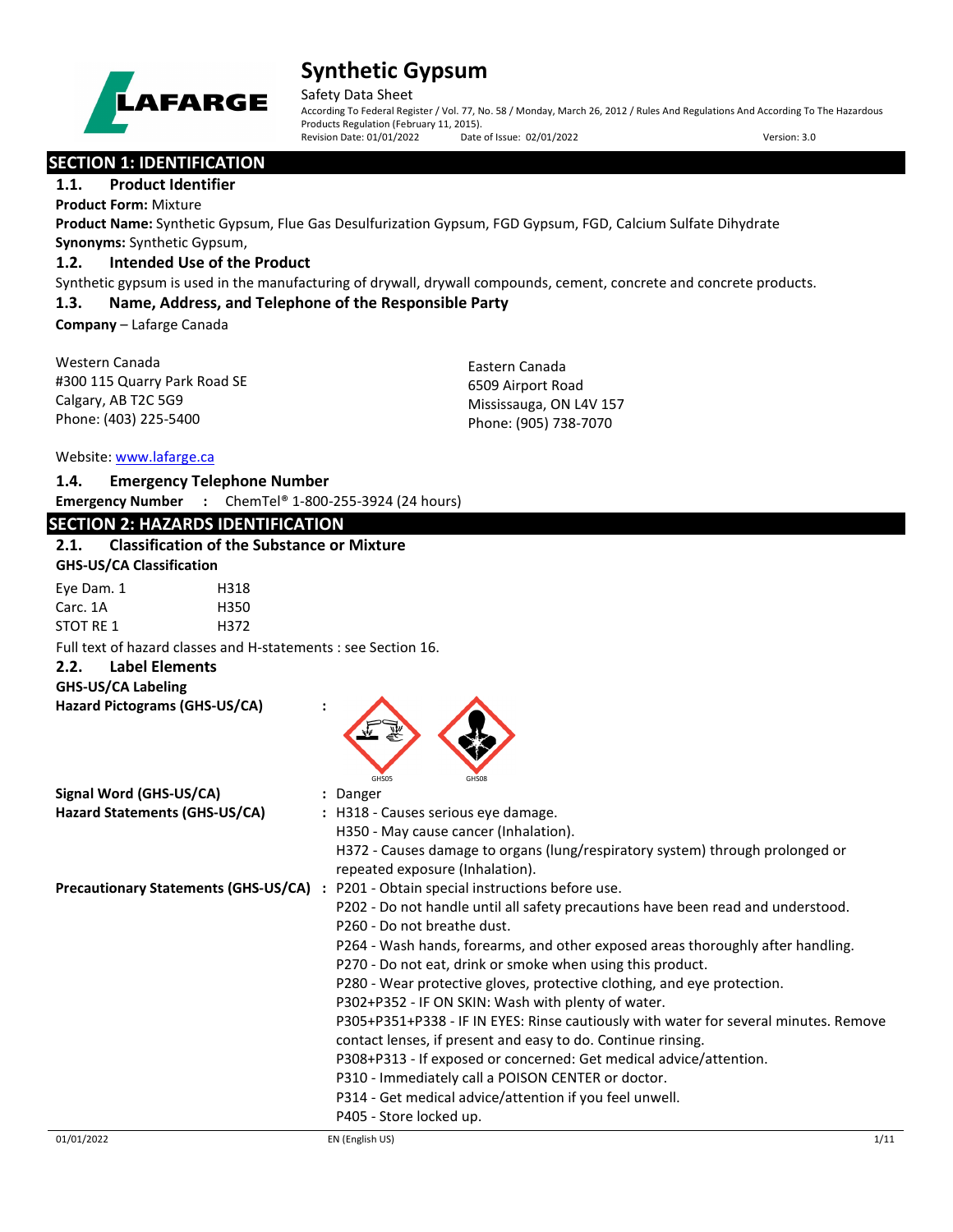Safety Data Sheet

According To Federal Register / Vol. 77, No. 58 / Monday, March 26, 2012 / Rules And Regulations And According To The Hazardous Products Regulation (February 11, 2015).

P501 - Dispose of contents/container in accordance with local, regional, national, territorial, provincial, and international regulations.

### **2.3. Other Hazards**

Exposure may aggravate pre-existing eye, skin, or respiratory conditions. Repeated or prolonged exposure to respirable (airborne) crystalline silica dust will cause lung damage in the form of silicosis. Symptoms will include progressively more difficult breathing, cough, fever, and weight loss.

## **2.4. Unknown Acute Toxicity (GHS-US/CA)**

No data available

## **SECTION 3: COMPOSITION/INFORMATION ON INGREDIENTS**

#### **3.2. Mixture**

| <b>Name</b>           | <b>Product Identifier</b> | $%$ $*$   | <b>GHS Ingredient Classification</b> |
|-----------------------|---------------------------|-----------|--------------------------------------|
| Gypsum (Ca(SO4).2H2O) | (CAS-No.) 13397-24-5      | $90 - 99$ | Not classified                       |
| Limestone             | (CAS-No.) 1317-65-3       | $\leq$ 2  | Not classified                       |
| Quartz                | (CAS-No.) 14808-60-7      | $\leq$ 2  | Carc. 1A, H350                       |
|                       |                           |           | <b>STOT SE 3, H335</b>               |
|                       |                           |           | <b>STOT RE 1, H372</b>               |
| Magnesium oxide (MgO) | (CAS-No.) 1309-48-4       | $\leq$ 2  | Not classified                       |
| Calcium oxide         | (CAS-No.) 1305-78-8       | < 2       | Skin Irrit. 2, H315                  |
|                       |                           |           | Eye Dam. 1, H318                     |
|                       |                           |           | <b>STOT SE 3, H335</b>               |
|                       |                           |           | Aquatic Acute 3, H402                |
|                       |                           |           | Aquatic Chronic 3, H412              |
| Calcium hydroxide     | (CAS-No.) 1305-62-0       | $\lt 2$   | Skin Irrit. 2, H315                  |
|                       |                           |           | Eye Dam. 1, H318                     |
|                       |                           |           | <b>STOT SE 3, H335</b>               |

Full text of H-phrases: see Section 16.

\*Percentages are listed in weight by weight percentage (w/w%) for liquid and solid ingredients. Gas ingredients are listed in volume by volume percentage (v/v%).

## **SECTION 4: FIRST AID MEASURES**

### **4.1. Description of First-aid Measures**

**General:** Never give anything by mouth to an unconscious person. If you feel unwell, seek medical advice (show the label where possible).

**Inhalation:** When symptoms occur: go into open air and ventilate suspected area. Obtain medical attention if breathing difficulty persists.

**Skin Contact:** Remove contaminated clothing. Drench affected area with water for at least 15 minutes. Obtain medical attention if irritation develops or persists.

**Eye Contact:** Rinse cautiously with water for at least 30 minutes. Remove contact lenses, if present and easy to do. Continue rinsing. Get immediate medical advice/attention.

**Ingestion:** Rinse mouth. Do NOT induce vomiting. Obtain medical attention.

### **4.2. Most Important Symptoms and Effects Both Acute and Delayed**

**General:** Causes skin irritation. Causes serious eye damage. May cause cancer. Causes damage to organs through prolonged or repeated exposure.

**Inhalation:** Prolonged exposure may cause irritation. Some studies show that exposure to respirable crystalline silica (without silicosis) or that the disease silicosis may be associated with the increased incidence of several autoimmune disorders such as scleroderma (thickening of the skin), systemic lupus erythematosus, rheumatoid arthritis and diseases affecting the kidneys. Silicosis increases the risk of tuberculosis. Some studies show an increased incidence of chronic kidney disease and end-stage renal disease in workers exposed to respirable crystalline silica.

**Skin Contact:** Prolonged exposure may cause skin irritation.

**Eye Contact:** Causes permanent damage to the cornea, iris, or conjunctiva.

**Ingestion:** Ingestion may cause adverse effects.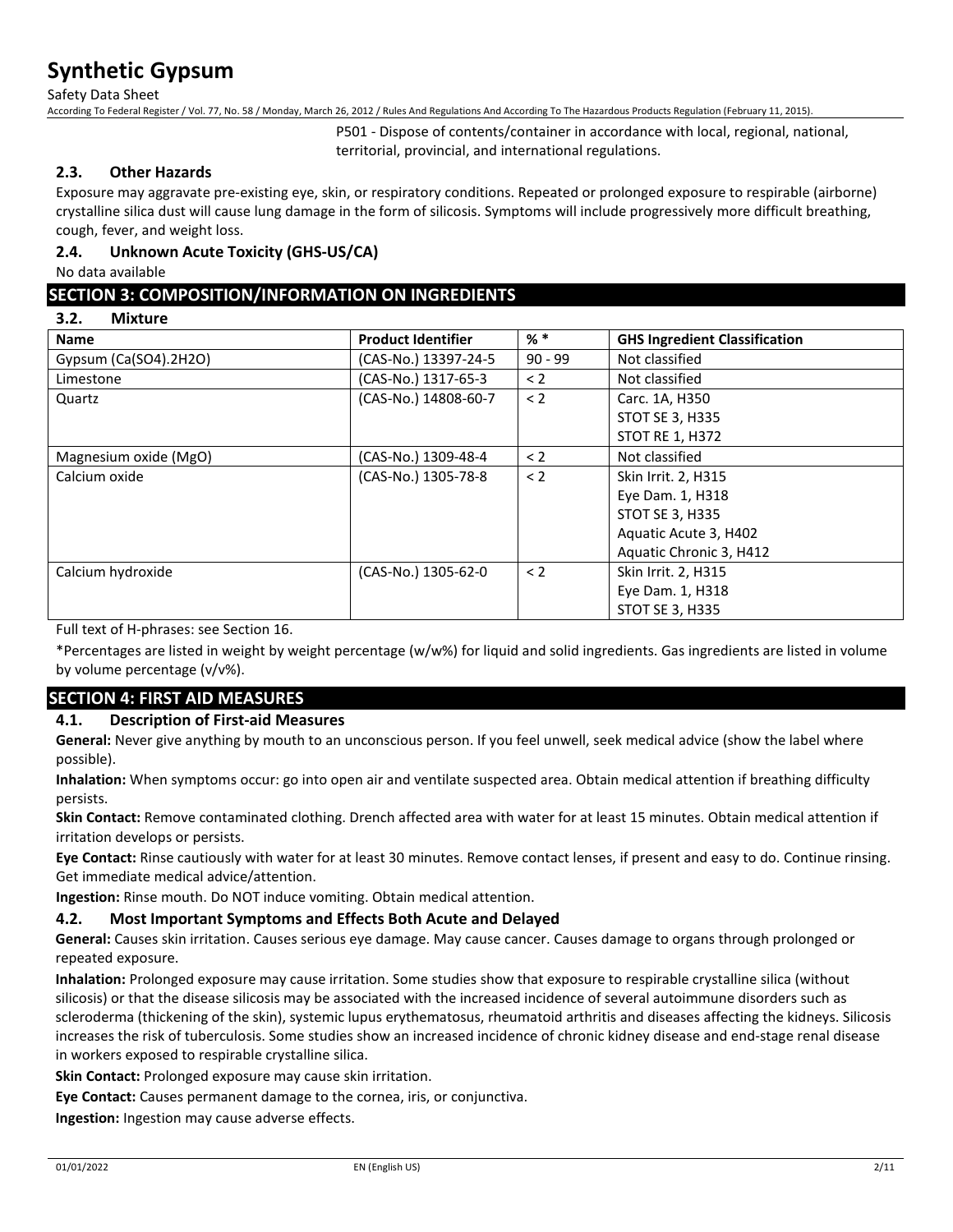Safety Data Sheet

According To Federal Register / Vol. 77, No. 58 / Monday, March 26, 2012 / Rules And Regulations And According To The Hazardous Products Regulation (February 11, 2015).

#### **Chronic Symptoms:**

Long term exposure to respirable crystalline silica results in a significant risk of developing silicosis and other non-malignant respiratory disease, lung cancer, kidney effects, and immune system effects.

### **4.3. Indication of Any Immediate Medical Attention and Special Treatment Needed**

If exposed or concerned, get medical advice and attention. If medical advice is needed, have product container or label at hand.

## **SECTION 5: FIRE-FIGHTING MEASURES**

## **5.1. Extinguishing Media**

**Suitable Extinguishing Media:** Water spray, dry chemical, foam, carbon dioxide.

**Unsuitable Extinguishing Media:** Do not use a heavy water stream. Use of heavy stream of water may spread fire.

#### **5.2. Special Hazards Arising From the Substance or Mixture**

**Fire Hazard:** Not considered flammable but may burn at high temperatures.

**Explosion Hazard:** Product is not explosive.

**Reactivity:** Hazardous reactions will not occur under normal conditions.

#### **5.3. Advice for Firefighters**

**Precautionary Measures Fire:** Exercise caution when fighting any chemical fire.

**Firefighting Instructions:** Use water spray or fog for cooling exposed containers.

**Protection During Firefighting:** Do not enter fire area without proper protective equipment, including respiratory protection.

**Hazardous Combustion Products**: Silicon oxides. Carbon oxides (CO, CO2). Oxides of magnesium. Above 1450 °C (2642 °F) decomposes to calcium oxide and sulfur dioxide.

#### **Reference to Other Sections**

Refer to Section 9 for flammability properties.

### **SECTION 6: ACCIDENTAL RELEASE MEASURES**

### **6.1. Personal Precautions, Protective Equipment and Emergency Procedures**

**General Measures:** Do not breathe dust. Do not get in eyes, on skin, or on clothing. Do not handle until all safety precautions have been read and understood.

#### **6.1.1. For Non-Emergency Personnel**

**Protective Equipment:** Use appropriate personal protective equipment (PPE).

**Emergency Procedures:** Evacuate unnecessary personnel.

#### **6.1.2. For Emergency Personnel**

**Protective Equipment:** Equip cleanup crew with proper protection.

**Emergency Procedures:** Upon arrival at the scene, a first responder is expected to recognize the presence of dangerous goods, protect oneself and the public, secure the area, and call for the assistance of trained personnel as soon as conditions permit. Ventilate area.

### **6.2. Environmental Precautions**

Prevent entry to sewers and public waters.

### **6.3. Methods and Materials for Containment and Cleaning Up**

**For Containment:** Contain solid spills with appropriate barriers and prevent migration and entry into sewers or streams. **Methods for Cleaning Up:** Clean up spills immediately and dispose of waste safely. Recover the product by vacuuming, shoveling or sweeping. Transfer spilled material to a suitable container for disposal. Contact competent authorities after a spill.

### **6.4. Reference to Other Sections**

See Section 8 for exposure controls and personal protection and Section 13 for disposal considerations.

## **SECTION 7: HANDLING AND STORAGE**

### **7.1. Precautions for Safe Handling**

**Additional Hazards When Processed:** Cutting, crushing or grinding crystalline silica-bearing materials may release respirable crystalline silica, a known carcinogen. Use all appropriate measures of dust control or suppression and Personal Protective. **Precautions for Safe Handling:** Wash hands and other exposed areas with mild soap and water before eating, drinking or smoking and when leaving work. Do not get in eyes, on skin, or on clothing. Obtain special instructions before use.

**Hygiene Measures:** Handle in accordance with good industrial hygiene and safety procedures.

### **7.2. Conditions for Safe Storage, Including Any Incompatibilities**

**Technical Measures:** Comply with applicable regulations.

**Storage Conditions:** Keep container closed when not in use. Store in a dry, cool place. Keep/Store away from incompatible materials.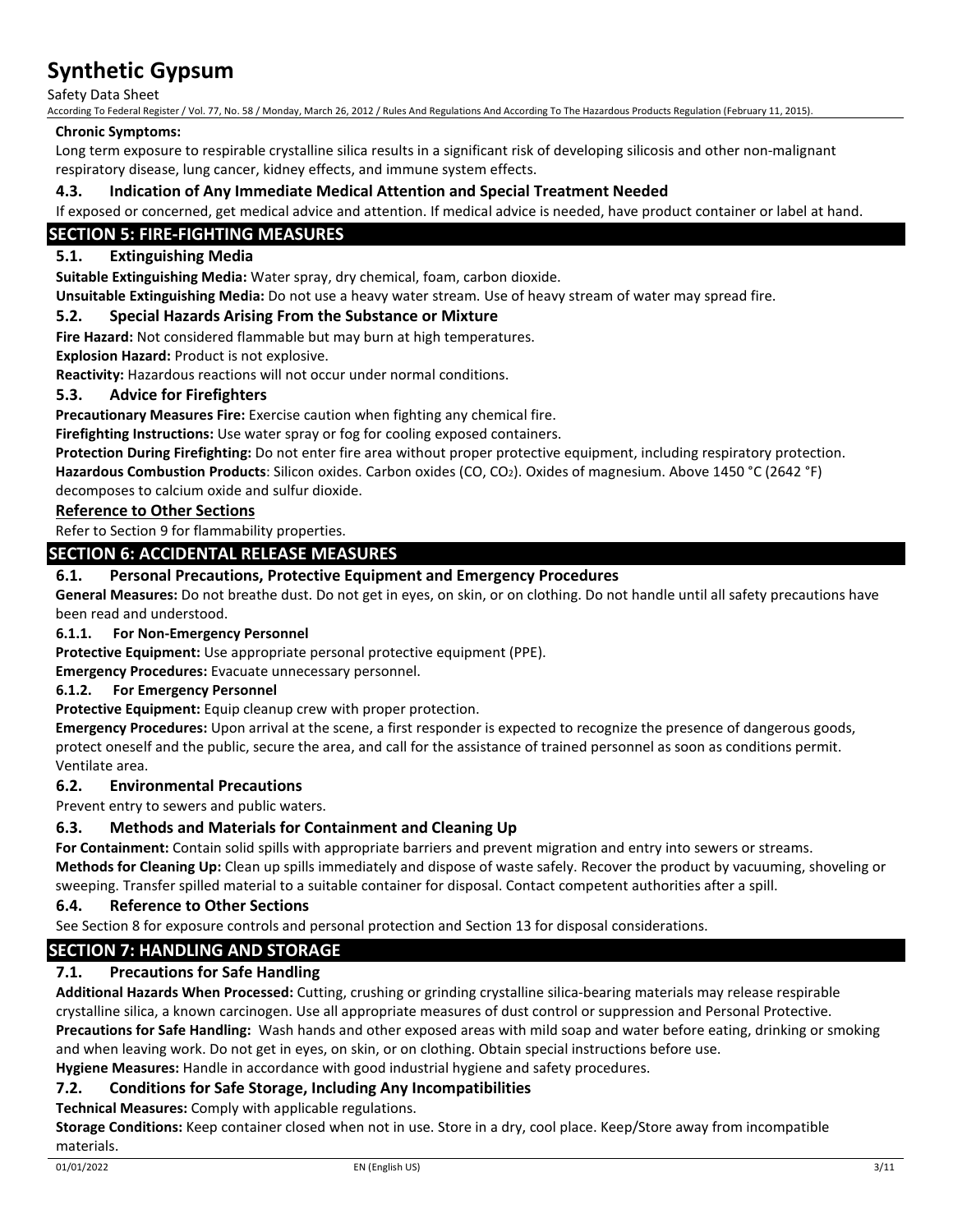Safety Data Sheet

According To Federal Register / Vol. 77, No. 58 / Monday, March 26, 2012 / Rules And Regulations And According To The Hazardous Products Regulation (February 11, 2015).

**Incompatible Materials:** Silicates react with powerful oxidizers such as fluorine, boron trifluoride, chlorine trifluoride, manganese trifluoride, and oxygen difluoride. Dissolves in hydrofluoric acid, producing corrosive silicon tetrafluoride gas.

**Storage Temperature:** Unlimited.

## **7.3. Specific End Use(s)**

Synthetic gypsum is used in the manufacturing of drywall, drywall compounds, cement, concrete and concrete products.

## **SECTION 8: EXPOSURE CONTROLS/PERSONAL PROTECTION**

## **8.1. Control Parameters**

For substances listed in Section 3 that are not listed here, there are no established Exposure limits from the manufacturer, supplier, importer, or the appropriate advisory agency including: ACGIH (TLV), AIHA (WEEL), NIOSH (REL), OSHA (PEL), Canadian provincial governments, or the Mexican government.

| Gypsum (Ca(SO4).2H2O) (13397-24-5) |                       |                                                                             |
|------------------------------------|-----------------------|-----------------------------------------------------------------------------|
| <b>Mexico</b>                      | <b>OEL TWA</b>        | 10 mg/m <sup>3</sup> (inhalable fraction)                                   |
| <b>USA ACGIH</b>                   | <b>ACGIH TWA</b>      | 10 mg/m <sup>3</sup> (inhalable particulate matter - calcium sulfate)       |
| <b>USA OSHA</b>                    | <b>OSHA PEL (TWA)</b> | 15 mg/m <sup>3</sup> (total dust)                                           |
|                                    |                       | 5 mg/m <sup>3</sup> (respirable fraction)                                   |
| <b>USA NIOSH</b>                   | NIOSH REL (TWA)       | 10 mg/m <sup>3</sup> (total dust)                                           |
|                                    |                       | 5 mg/m <sup>3</sup> (respirable dust)                                       |
| Alberta                            | <b>OEL TWA</b>        | 10 mg/m $3$                                                                 |
| <b>British Columbia</b>            | <b>OEL STEL</b>       | 20 mg/m <sup>3</sup> (total dust)                                           |
| <b>British Columbia</b>            | <b>OEL TWA</b>        | 10 mg/m <sup>3</sup> (total dust)                                           |
|                                    |                       | 3 mg/m <sup>3</sup> (respirable fraction)                                   |
|                                    |                       | 10 mg/m <sup>3</sup> (regulated under Calcium sulfate-inhalable)            |
| <b>Manitoba</b>                    | <b>OEL TWA</b>        | 10 mg/m <sup>3</sup> (inhalable particulate matter)                         |
| <b>Newfoundland &amp; Labrador</b> | <b>OEL TWA</b>        | 10 mg/m <sup>3</sup> (inhalable particulate matter)                         |
| <b>Nova Scotia</b>                 | <b>OEL TWA</b>        | 10 mg/m <sup>3</sup> (inhalable particulate matter)                         |
| <b>Ontario</b>                     | <b>OEL TWA</b>        | 10 mg/m <sup>3</sup> (inhalable)                                            |
| <b>Prince Edward Island</b>        | <b>OEL TWA</b>        | 10 mg/m <sup>3</sup> (inhalable particulate matter)                         |
| Québec                             | <b>VEMP</b>           | 10 mg/m <sup>3</sup> (containing no Asbestos and <1% Crystalline silica-    |
|                                    |                       | inhalable dust)                                                             |
| Saskatchewan                       | <b>OEL STEL</b>       | 20 mg/m $3$                                                                 |
| Saskatchewan                       | <b>OEL TWA</b>        | 10 mg/m $3$                                                                 |
| Yukon                              | <b>OEL STEL</b>       | 20 mg/m $3$                                                                 |
| Yukon                              | <b>OEL TWA</b>        | 30 mppcf                                                                    |
|                                    |                       | $10 \text{ mg/m}^3$                                                         |
| Limestone (1317-65-3)              |                       |                                                                             |
| <b>Mexico</b>                      | <b>OEL TWA</b>        | 10 mg/m $3$                                                                 |
| <b>Mexico</b>                      | <b>OEL STEL</b>       | 20 mg/m $3$                                                                 |
| <b>USA OSHA</b>                    | OSHA PEL (TWA)        | 15 mg/m <sup>3</sup> (total dust)                                           |
|                                    |                       | 5 mg/m <sup>3</sup> (respirable fraction)                                   |
| <b>USA NIOSH</b>                   | NIOSH REL (TWA)       | 10 mg/m <sup>3</sup> (total dust)                                           |
|                                    |                       | 5 mg/m <sup>3</sup> (respirable dust)                                       |
| Alberta                            | <b>OEL TWA</b>        | 10 mg/m $3$                                                                 |
| <b>British Columbia</b>            | <b>OEL STEL</b>       | 20 mg/m <sup>3</sup> (total dust)                                           |
| <b>British Columbia</b>            | <b>OEL TWA</b>        | 10 mg/m <sup>3</sup> (total dust)                                           |
|                                    |                       | 3 mg/m <sup>3</sup> (respirable fraction)                                   |
| <b>New Brunswick</b>               | <b>OEL TWA</b>        | 10 mg/m <sup>3</sup> (particulate matter containing no Asbestos and <1%     |
|                                    |                       | Crystalline silica)                                                         |
| <b>Nunavut</b>                     | <b>OEL STEL</b>       | $20 \text{ mg/m}^3$                                                         |
| <b>Nunavut</b>                     | <b>OEL TWA</b>        | $10 \text{ mg/m}^3$                                                         |
| <b>Northwest Territories</b>       | OEL STEL              | 20 mg/m $3$                                                                 |
| <b>Northwest Territories</b>       | <b>OEL TWA</b>        | 10 mg/m $3$                                                                 |
| Québec                             | <b>VEMP</b>           | 10 mg/m <sup>3</sup> (Limestone, containing no Asbestos and <1% Crystalline |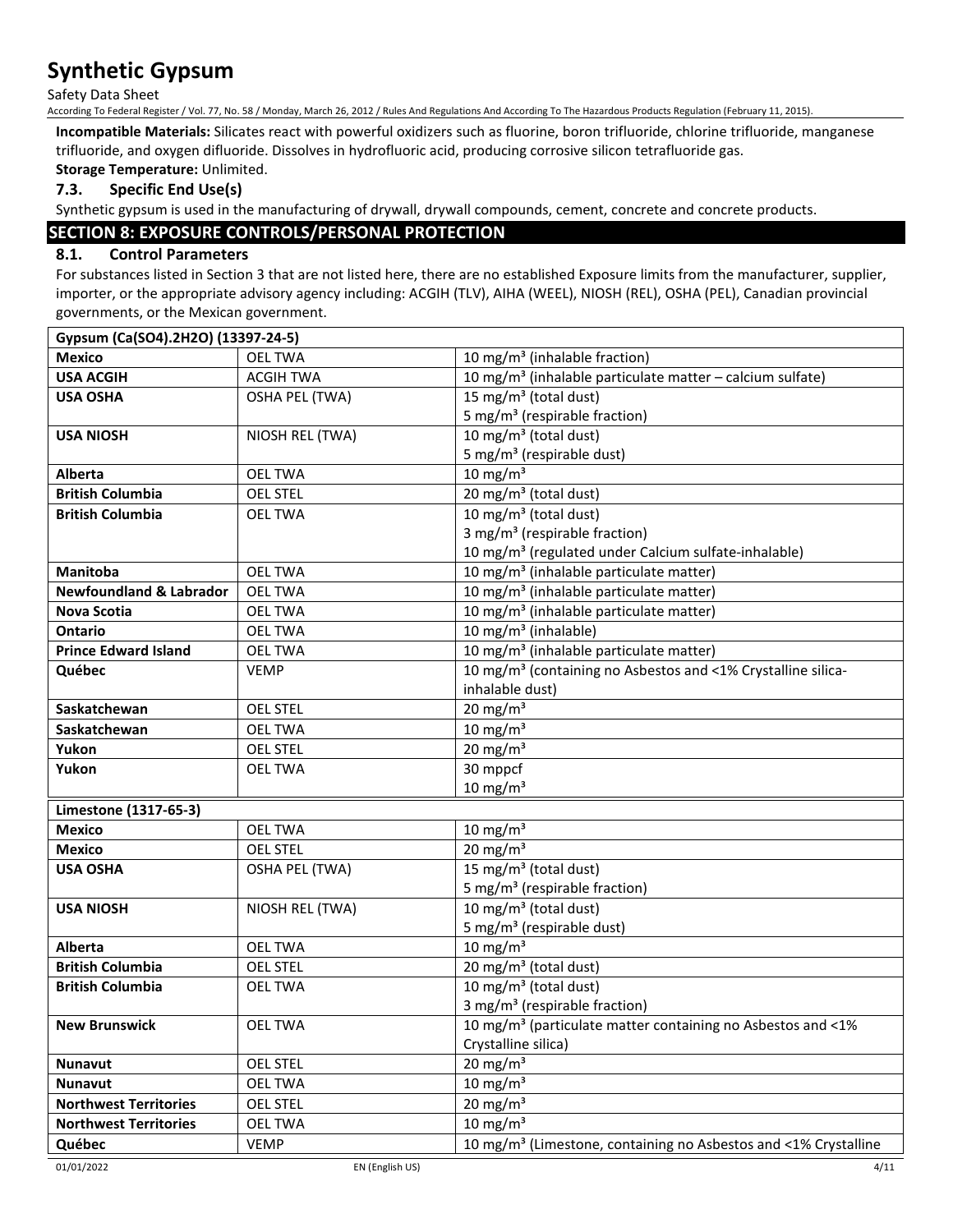Safety Data Sheet

According To Federal Register / Vol. 77, No. 58 / Monday, March 26, 2012 / Rules And Regulations And According To The Hazardous Products Regulation (February 11, 2015).

|                                    |                         | silica-total dust)                                                                        |
|------------------------------------|-------------------------|-------------------------------------------------------------------------------------------|
| Saskatchewan                       | <b>OEL STEL</b>         | 20 mg/m $3$                                                                               |
| Saskatchewan                       | <b>OEL TWA</b>          | 10 mg/m $3$                                                                               |
| Yukon                              | <b>OEL STEL</b>         | 20 mg/m $3$                                                                               |
| Yukon                              | <b>OEL TWA</b>          | 30 mppcf                                                                                  |
|                                    |                         | $10 \text{ mg/m}^3$                                                                       |
| Quartz (14808-60-7)                |                         |                                                                                           |
| <b>Mexico</b>                      | <b>OEL TWA</b>          | 0.1 mg/m <sup>3</sup> (respirable fraction)                                               |
| <b>USA ACGIH</b>                   | <b>ACGIH TWA</b>        | 0.025 mg/m <sup>3</sup> (respirable particulate matter)                                   |
| <b>USA ACGIH</b>                   | ACGIH chemical category | A2 - Suspected Human Carcinogen                                                           |
| <b>USA OSHA</b>                    | OSHA PEL (TWA) [1]      | 50 μg/m <sup>3</sup> (Respirable crystalline silica)                                      |
| <b>USA OSHA</b>                    | OSHA PEL (TWA) [2]      | (250)/(%SiO2+5) mppcf TWA (respirable fraction) (10)/(%SiO2+2)                            |
|                                    |                         | mg/m <sub>3</sub> TWA (respirable fraction) (For any operations or sectors for            |
|                                    |                         | which the respirable crystalline silica standard, 1910.1053, is stayed                    |
|                                    |                         | or otherwise not in effect, See 20 CFR 1910.1000 TABLE Z-3)                               |
| <b>USA NIOSH</b>                   | NIOSH REL (TWA)         | 0.05 mg/m <sup>3</sup> (respirable dust)                                                  |
| <b>USA IDLH</b>                    | US IDLH                 | 50 mg/m <sup>3</sup> (respirable dust)                                                    |
| Alberta                            | <b>OEL TWA</b>          | 0.025 mg/m <sup>3</sup> (respirable particulate)                                          |
| <b>British Columbia</b>            | <b>OEL TWA</b>          | 0.025 mg/m <sup>3</sup> (respirable)                                                      |
| <b>Manitoba</b>                    | <b>OEL TWA</b>          | 0.025 mg/m <sup>3</sup> (respirable particulate matter)                                   |
| <b>New Brunswick</b>               | <b>OEL TWA</b>          | 0.1 mg/m <sup>3</sup> (respirable fraction)                                               |
| <b>Newfoundland &amp; Labrador</b> | <b>OEL TWA</b>          | 0.025 mg/m <sup>3</sup> (respirable particulate matter)                                   |
| Nova Scotia                        | <b>OEL TWA</b>          | 0.025 mg/m <sup>3</sup> (respirable particulate matter)                                   |
| <b>Nunavut</b>                     | <b>OEL TWA</b>          | 0.05 mg/m <sup>3</sup> (respirable fraction)                                              |
| <b>Northwest Territories</b>       | <b>OEL TWA</b>          | 0.05 mg/m <sup>3</sup> (respirable fraction)                                              |
| <b>Ontario</b>                     | <b>OEL TWA</b>          | 0.1 mg/m <sup>3</sup> (designated substances regulation-respirable)                       |
| <b>Prince Edward Island</b>        | <b>OEL TWA</b>          | 0.025 mg/m <sup>3</sup> (respirable particulate matter)                                   |
| Québec                             | <b>VEMP</b>             | 0.1 mg/m <sup>3</sup> (respirable dust)                                                   |
| Saskatchewan                       | <b>OEL TWA</b>          | 0.05 mg/m <sup>3</sup> (respirable fraction (Silica - crystalline (Trydimite              |
|                                    |                         | removed))                                                                                 |
| Yukon                              | <b>OEL TWA</b>          | 300 particle/mL (Silica - Quartz, crystalline)                                            |
| Magnesium oxide (MgO) (1309-48-4)  |                         |                                                                                           |
| <b>Mexico</b>                      | <b>OEL TWA</b>          | 10 mg/m $3$ (fume)                                                                        |
| <b>USA ACGIH</b>                   | <b>ACGIH TWA</b>        | 10 mg/m <sup>3</sup> (inhalable particulate matter)                                       |
| <b>USA ACGIH</b>                   | ACGIH chemical category | Not Classifiable as a Human Carcinogen                                                    |
| <b>USA OSHA</b>                    | <b>OSHA PEL (TWA)</b>   | 15 mg/m <sup>3</sup> (fume, total particulate)                                            |
| <b>USA IDLH</b>                    | US IDLH                 | 750 mg/m <sup>3</sup> (fume)                                                              |
| Alberta                            | <b>OEL TWA</b>          | 10 mg/m $3$ (fume)                                                                        |
| <b>British Columbia</b>            | <b>OEL STEL</b>         | 10 mg/m <sup>3</sup> (respirable dust and fume)<br>10 mg/m <sup>3</sup> (fume, inhalable) |
| <b>British Columbia</b>            | <b>OEL TWA</b>          | 3 mg/m <sup>3</sup> (respirable dust and fume)                                            |
| Manitoba                           | <b>OEL TWA</b>          | 10 mg/m <sup>3</sup> (inhalable particulate matter)                                       |
| <b>New Brunswick</b>               | <b>OEL TWA</b>          | 10 mg/m <sup>3</sup> (fume)                                                               |
| <b>Newfoundland &amp; Labrador</b> | <b>OEL TWA</b>          | 10 mg/m <sup>3</sup> (inhalable particulate matter)                                       |
| <b>Nova Scotia</b>                 | <b>OEL TWA</b>          | 10 mg/m <sup>3</sup> (inhalable particulate matter)                                       |
| <b>Nunavut</b>                     | <b>OEL STEL</b>         | 20 mg/m <sup>3</sup> (inhalable fraction)                                                 |
| <b>Nunavut</b>                     | <b>OEL TWA</b>          | $\overline{10}$ mg/m <sup>3</sup> (inhalable fraction)                                    |
| <b>Northwest Territories</b>       | <b>OEL STEL</b>         | 20 mg/m <sup>3</sup> (inhalable fraction)                                                 |
| <b>Northwest Territories</b>       | <b>OEL TWA</b>          | 10 mg/m <sup>3</sup> (inhalable fraction)                                                 |
| Ontario                            | <b>OEL TWA</b>          | 10 mg/m <sup>3</sup> (inhalable)                                                          |
| <b>Prince Edward Island</b>        | <b>OEL TWA</b>          | 10 mg/m <sup>3</sup> (inhalable particulate matter)                                       |
| Québec                             | <b>VEMP</b>             | 10 mg/m <sup>3</sup> (fume)                                                               |
|                                    |                         |                                                                                           |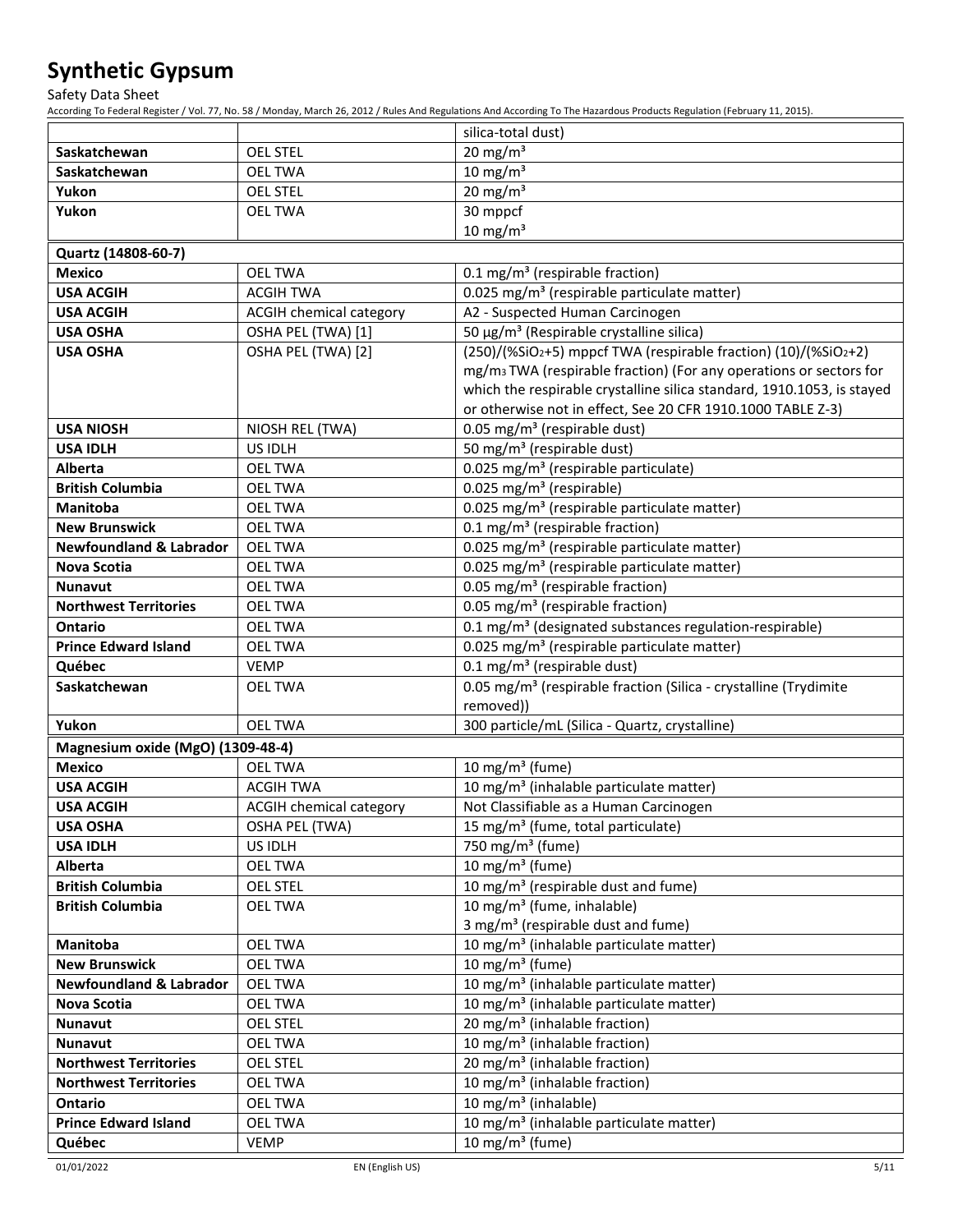Safety Data Sheet

According To Federal Register / Vol. 77, No. 58 / Monday, March 26, 2012 / Rules And Regulations And According To The Hazardous Products Regulation (February 11, 2015).

| Saskatchewan                       | <b>OEL STEL</b>                   | 20 mg/m <sup>3</sup> (inhalable fraction) |  |  |  |  |
|------------------------------------|-----------------------------------|-------------------------------------------|--|--|--|--|
| Saskatchewan                       | <b>OEL TWA</b>                    | 10 mg/m <sup>3</sup> (inhalable fraction) |  |  |  |  |
| Yukon                              | <b>OEL STEL</b>                   | 10 mg/m $3$ (fume)                        |  |  |  |  |
| Yukon                              | <b>OEL TWA</b>                    | 10 mg/m $3$ (fume)                        |  |  |  |  |
| Calcium oxide (1305-78-8)          |                                   |                                           |  |  |  |  |
| <b>Mexico</b>                      | <b>OEL TWA</b>                    | 2 mg/ $m3$                                |  |  |  |  |
| <b>USA ACGIH</b>                   | <b>ACGIH TWA</b>                  | 2 mg/ $m3$                                |  |  |  |  |
| <b>USA OSHA</b>                    | <b>OSHA PEL (TWA)</b>             | 5 mg/ $m3$                                |  |  |  |  |
| <b>USA NIOSH</b>                   | NIOSH REL (TWA)                   | 2 mg/ $m3$                                |  |  |  |  |
| <b>USA IDLH</b>                    | US IDLH                           | 25 mg/ $m3$                               |  |  |  |  |
| Alberta                            | <b>OEL TWA</b>                    | 2 mg/ $m3$                                |  |  |  |  |
| <b>British Columbia</b>            | <b>OEL TWA</b>                    | 2 mg/ $m3$                                |  |  |  |  |
| <b>Manitoba</b>                    | <b>OEL TWA</b>                    | 2 mg/ $m3$                                |  |  |  |  |
| <b>New Brunswick</b>               | <b>OEL TWA</b>                    | 2 mg/ $m3$                                |  |  |  |  |
| <b>Newfoundland &amp; Labrador</b> | <b>OEL TWA</b>                    | 2 mg/ $m3$                                |  |  |  |  |
| Nova Scotia                        | <b>OEL TWA</b>                    | 2 mg/ $m3$                                |  |  |  |  |
| <b>Nunavut</b>                     | <b>OEL STEL</b>                   | 4 mg/ $m3$                                |  |  |  |  |
| <b>Nunavut</b>                     | <b>OEL TWA</b>                    | 2 mg/ $m3$                                |  |  |  |  |
| <b>Northwest Territories</b>       | <b>OEL STEL</b>                   | 4 mg/ $m3$                                |  |  |  |  |
| <b>Northwest Territories</b>       | <b>OEL TWA</b>                    | 2 mg/ $m3$                                |  |  |  |  |
| <b>Ontario</b>                     | <b>OEL TWA</b>                    | 2 mg/ $m3$                                |  |  |  |  |
| <b>Prince Edward Island</b>        | <b>OEL TWA</b>                    | 2 mg/ $m3$                                |  |  |  |  |
| Québec                             | <b>VEMP</b>                       | 2 mg/ $m3$                                |  |  |  |  |
| Saskatchewan                       | <b>OEL STEL</b>                   | 4 mg/ $m3$                                |  |  |  |  |
| Saskatchewan                       | <b>OEL TWA</b>                    | 2 mg/ $m3$                                |  |  |  |  |
| Yukon                              | <b>OEL STEL</b>                   | 4 mg/ $m3$                                |  |  |  |  |
| Yukon                              | <b>OEL TWA</b>                    | 2 mg/ $m3$                                |  |  |  |  |
| Calcium hydroxide (1305-62-0)      |                                   |                                           |  |  |  |  |
| <b>Mexico</b>                      | <b>OEL TWA</b>                    | 5 mg/ $m3$                                |  |  |  |  |
| <b>USA ACGIH</b>                   | <b>ACGIH TWA</b>                  | 5 mg/ $m3$                                |  |  |  |  |
| <b>USA OSHA</b>                    | <b>OSHA PEL (TWA)</b>             | 15 mg/m <sup>3</sup> (total dust)         |  |  |  |  |
|                                    |                                   | 5 mg/m <sup>3</sup> (respirable fraction) |  |  |  |  |
| <b>USA NIOSH</b>                   | NIOSH REL (TWA)                   | 5 mg/ $m3$                                |  |  |  |  |
| Alberta                            | <b>OEL TWA</b>                    | 5 mg/ $m3$                                |  |  |  |  |
| <b>British Columbia</b>            | <b>OEL TWA</b>                    | 5 mg/ $m3$                                |  |  |  |  |
| Manitoba                           | <b>OEL TWA</b>                    | 5 mg/ $m3$                                |  |  |  |  |
| <b>New Brunswick</b>               | <b>OEL TWA</b>                    | 5 mg/ $m3$                                |  |  |  |  |
| <b>Newfoundland &amp; Labrador</b> | <b>OEL TWA</b>                    | 5 mg/ $m3$                                |  |  |  |  |
| Nova Scotia                        | <b>OEL TWA</b>                    | 5 mg/ $m3$                                |  |  |  |  |
| <b>Nunavut</b>                     | <b>OEL STEL</b>                   | 10 mg/m $3$                               |  |  |  |  |
| <b>Nunavut</b>                     | <b>OEL TWA</b>                    | 5 mg/m $\frac{1}{3}$                      |  |  |  |  |
| <b>Northwest Territories</b>       | <b>OEL STEL</b>                   | 10 mg/m $3$                               |  |  |  |  |
| <b>Northwest Territories</b>       | <b>OEL TWA</b>                    | 5 mg/ $m3$                                |  |  |  |  |
| Ontario                            | <b>OEL TWA</b>                    | 5 mg/ $m3$                                |  |  |  |  |
| <b>Prince Edward Island</b>        | <b>OEL TWA</b>                    | 5 mg/ $m3$                                |  |  |  |  |
| Québec                             | <b>VEMP</b>                       | 5 mg/ $m3$                                |  |  |  |  |
| Saskatchewan                       | <b>OEL STEL</b>                   | 10 mg/m $3$                               |  |  |  |  |
| Saskatchewan<br>Yukon              | <b>OEL TWA</b><br><b>OEL STEL</b> | 5 mg/ $m3$<br>10 mg/m $3$                 |  |  |  |  |
| Yukon                              | <b>OEL TWA</b>                    | 5 mg/ $m3$                                |  |  |  |  |
|                                    |                                   |                                           |  |  |  |  |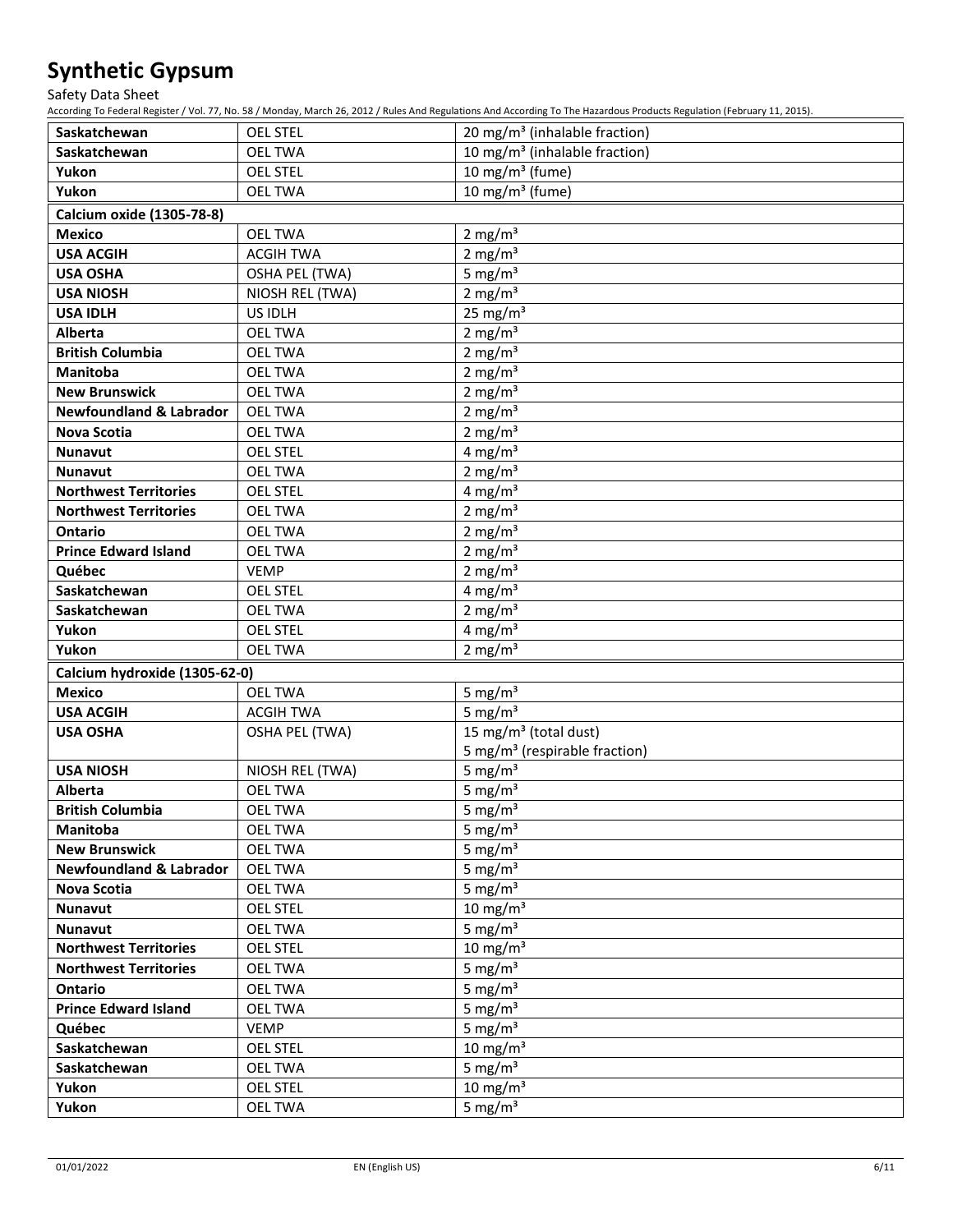Safety Data Sheet

According To Federal Register / Vol. 77, No. 58 / Monday, March 26, 2012 / Rules And Regulations And According To The Hazardous Products Regulation (February 11, 2015).

### **8.2. Exposure Controls**

**Appropriate Engineering Controls:** Emergency eye wash fountains and/or safety showers should be available in the immediate vicinity of any potential exposure. Ensure adequate ventilation, especially in confined areas. Ensure all national/local regulations are observed.

**Personal Protective Equipment:** Gloves. Protective clothing. Protective goggles. Insufficient ventilation: wear respiratory protection.



**Materials for Protective Clothing:** Chemically resistant materials and fabrics.

**Hand Protection:** Wear protective gloves.

**Eye and Face Protection:** Chemical safety goggles or safety glasses.

**Skin and Body Protection:** Wear suitable protective clothing.

**Respiratory Protection:** If exposure limits are exceeded or irritation is experienced, approved respiratory protection should be worn. In case of inadequate ventilation, oxygen deficient atmosphere, or where exposure levels are not known wear NIOSH-approved respiratory protection.

**Other Information:** When using, do not eat, drink or smoke.

### **SECTION 9: PHYSICAL AND CHEMICAL PROPERTIES**

#### **9.1. Information on Basic Physical and Chemical Properties**

| <b>Physical State</b>                         | $\ddot{\cdot}$ | Solid                 |
|-----------------------------------------------|----------------|-----------------------|
| Appearance                                    |                | White to Off-White    |
| Odor                                          | $\ddot{\cdot}$ | None                  |
| <b>Odor Threshold</b>                         |                | Not available         |
| рH                                            | ÷              | $5 - 8$               |
| <b>Evaporation Rate</b>                       | ÷              | Not available         |
| <b>Melting Point</b>                          |                | Not available         |
| <b>Freezing Point</b>                         |                | Not available         |
| <b>Boiling Point</b>                          |                | > 1000 °C (> 1832 °F) |
| <b>Flash Point</b>                            |                | Not available         |
| <b>Auto-ignition Temperature</b>              |                | Not available         |
| <b>Decomposition Temperature</b>              |                | Not available         |
| <b>Flammability (solid, gas)</b>              |                | Not available         |
| <b>Lower Flammable Limit</b>                  |                | Not available         |
| <b>Upper Flammable Limit</b>                  |                | Not available         |
| <b>Vapor Pressure</b>                         |                | Not available         |
| Relative Vapor Density at 20°C                |                | Not available         |
| <b>Relative Density</b>                       |                | Not available         |
| <b>Specific Gravity</b>                       |                | $2.3$ (Water = 1)     |
| <b>Solubility</b>                             |                | Not available         |
| <b>Partition Coefficient: N-Octanol/Water</b> |                | Not available         |
| <b>Viscosity</b>                              |                | Not available         |

## **SECTION 10: STABILITY AND REACTIVITY**

**10.1. Reactivity:** Hazardous reactions will not occur under normal conditions.

**10.2. Chemical Stability:** Stable under recommended handling and storage conditions (see Section 7).

**10.3. Possibility of Hazardous Reactions:** Hazardous polymerization will not occur.

**10.4. Conditions to Avoid:** Incompatible materials.

**10.5. Incompatible Materials:** Silicates react with powerful oxidizers such as fluorine, boron trifluoride, chlorine trifluoride,

manganese trifluoride, and oxygen difluoride. Dissolves in hydrofluoric acid, producing corrosive silicon tetrafluoride gas.

**10.6. Hazardous Decomposition Products:** None expected under normal conditions of use.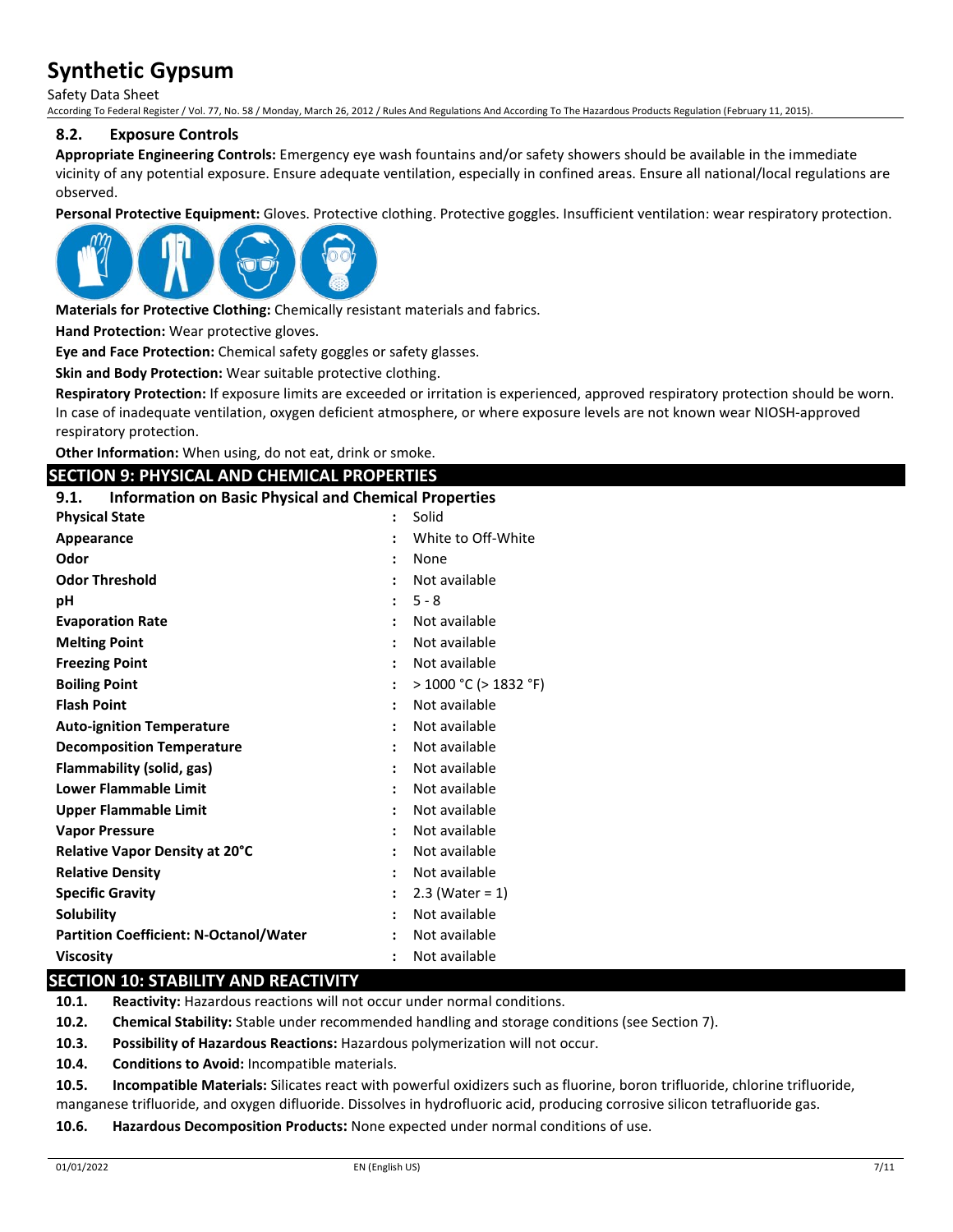Safety Data Sheet

According To Federal Register / Vol. 77, No. 58 / Monday, March 26, 2012 / Rules And Regulations And According To The Hazardous Products Regulation (February 11, 2015).

## **SECTION 11: TOXICOLOGICAL INFORMATION**

### **11.1. Information on Toxicological Effects - Product**

**Acute Toxicity (Oral):** Not classified

**Acute Toxicity (Dermal):** Not classified **Acute Toxicity (Inhalation):** Not classified

**LD50 and LC50 Data:** Not available

**Skin Corrosion/Irritation:** Causes skin irritation.

**pH:** 5 - 8

**Eye Damage/Irritation:** Causes serious eye damage.

**pH:** 5 - 8

**Respiratory or Skin Sensitization:** Not classified

**Germ Cell Mutagenicity:** Not classified

**Carcinogenicity:** May cause cancer (Inhalation).

**Specific Target Organ Toxicity (Repeated Exposure):** Causes damage to organs (lung/respiratory system) through prolonged or repeated exposure (Inhalation).

**Reproductive Toxicity:** Not classified

**Specific Target Organ Toxicity (Single Exposure):** Not classified

**Aspiration Hazard:** Not classified

**Symptoms/Injuries After Inhalation:** Some studies show that exposure to respirable crystalline silica (without silicosis) or that the disease silicosis may be associated with the increased incidence of several autoimmune disorders such as scleroderma (thickening of the skin), systemic lupus erythematosus, rheumatoid arthritis and diseases affecting the kidneys. Silicosis increases the risk of tuberculosis. Some studies show an increased incidence of chronic kidney disease and end-stage renal disease in workers exposed to respirable crystalline silica. Prolonged exposure may cause irritation.

**Symptoms/Injuries After Skin Contact:** Prolonged exposure may cause skin irritation.

**Symptoms/Injuries After Eye Contact:** Causes permanent damage to the cornea, iris, or conjunctiva.

**Symptoms/Injuries After Ingestion:** Ingestion may cause adverse effects.

**Chronic Symptoms:** May cause cancer. Long term exposure to respirable crystalline silica results in a significant risk of developing silicosis and other non-malignant respiratory disease, lung cancer, kidney effects, and immune system effects.

## **11.2. Information on Toxicological Effects - Ingredient(s)**

**LD50 and LC50 Data:**

| Quartz (14808-60-7)                              |                                               |  |
|--------------------------------------------------|-----------------------------------------------|--|
| LD50 Oral Rat                                    | $>$ 5000 mg/kg                                |  |
| <b>LD50 Dermal Rat</b>                           | > 5000 mg/kg                                  |  |
| Magnesium oxide (MgO) (1309-48-4)                |                                               |  |
| LD50 Oral Rat                                    | 3870 mg/kg                                    |  |
| Calcium oxide (1305-78-8)                        |                                               |  |
| LD50 Oral Rat                                    | $>$ 2000 mg/kg                                |  |
| <b>LD50 Dermal Rabbit</b>                        | > 2500 mg/kg                                  |  |
| Calcium hydroxide (1305-62-0)                    |                                               |  |
| LD50 Oral Rat                                    | 7340 mg/kg                                    |  |
| Quartz (14808-60-7)                              |                                               |  |
| <b>IARC Group</b>                                | 1                                             |  |
| <b>National Toxicology Program (NTP) Status</b>  | Known Human Carcinogens.                      |  |
| <b>OSHA Hazard Communication Carcinogen List</b> | In OSHA Hazard Communication Carcinogen list. |  |
|                                                  |                                               |  |

### **SECTION 12: ECOLOGICAL INFORMATION**

### **12.1. Toxicity**

**Ecology - General:** Not classified.

## **Calcium oxide (1305-78-8)**

**LC50 Fish 1** 50.6 mg/l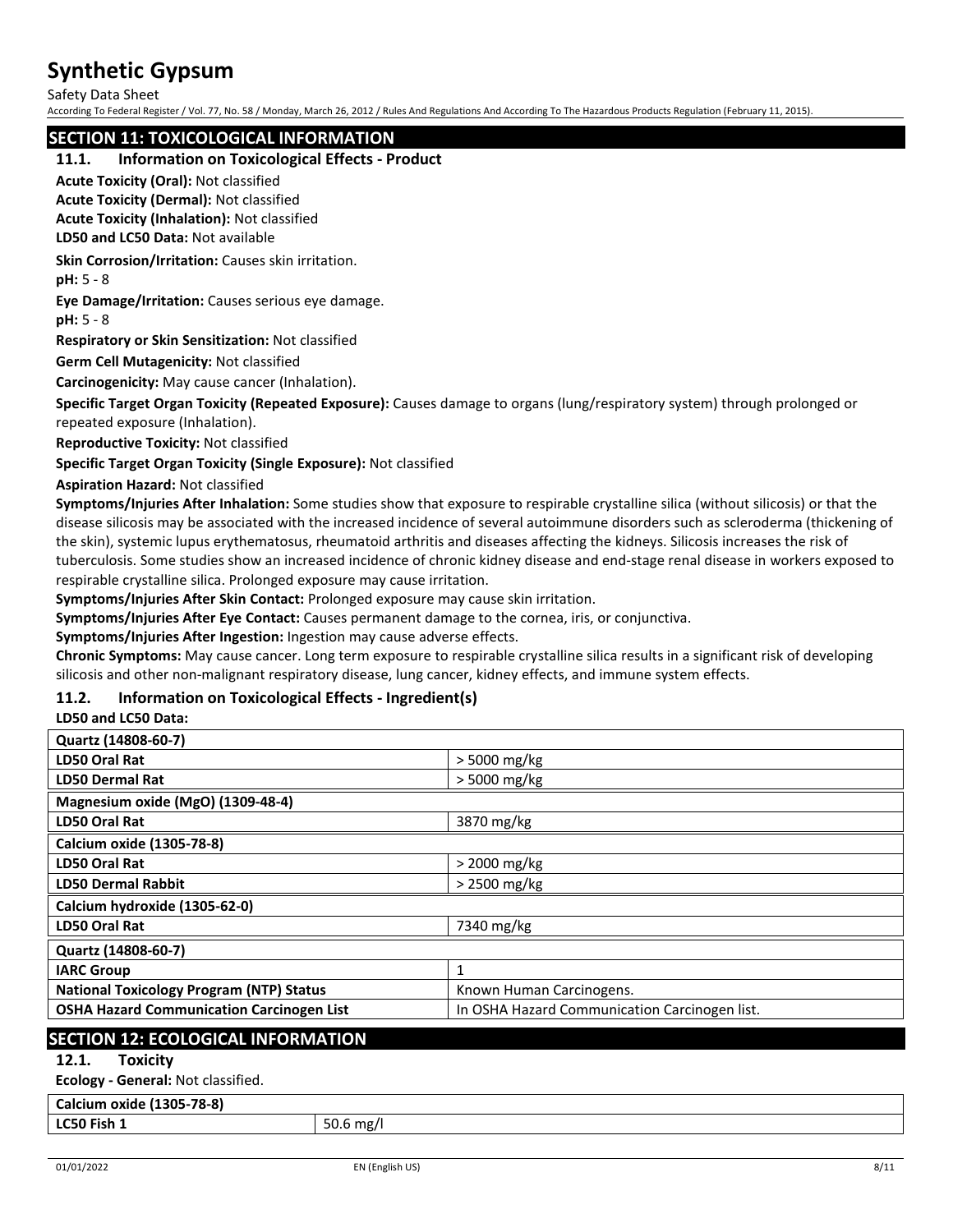Safety Data Sheet

According To Federal Register / Vol. 77, No. 58 / Monday, March 26, 2012 / Rules And Regulations And According To The Hazardous Products Regulation (February 11, 2015).

| 12.2.                                     | <b>Persistence and Degradability</b> |  |  |
|-------------------------------------------|--------------------------------------|--|--|
| <b>Synthetic Gypsum</b>                   |                                      |  |  |
| <b>Persistence and Degradability</b>      | Not established.                     |  |  |
| <b>Bioaccumulative Potential</b><br>12.3. |                                      |  |  |
| <b>Synthetic Gypsum</b>                   |                                      |  |  |
| <b>Bioaccumulative Potential</b>          | Not established.                     |  |  |
| Calcium oxide (1305-78-8)                 |                                      |  |  |
| <b>BCF Fish 1</b>                         | (no bioaccumulation)                 |  |  |
| Calcium hydroxide (1305-62-0)             |                                      |  |  |
| <b>BCF Fish 1</b>                         | (no bioaccumulation)                 |  |  |

### **12.4. Mobility in Soil**

Not available

#### **12.5. Other Adverse Effects**

**Other Information:** Avoid release to the environment.

## **SECTION 13: DISPOSAL CONSIDERATIONS**

#### **13.1. Waste treatment methods**

**Waste Disposal Recommendations:** Dispose of waste material in accordance with all local, regional, national, provincial, territorial and international regulations.

**Additional Information:** Container may remain hazardous when empty. Continue to observe all precautions.

**Ecology - Waste Materials:** Avoid release to the environment.

#### **SECTION 14: TRANSPORT INFORMATION**

The shipping description(s) stated herein were prepared in accordance with certain assumptions at the time the SDS was authored, and can vary based on a number of variables that may or may not have been known at the time the SDS was issued.

- 14.1. In Accordance with DOT Not regulated for transport
- **14.2.** In Accordance with IMDG Not regulated for transport
- 14.3. In Accordance with IATA Not regulated for transport
- 14.4. In Accordance with TDG Not regulated for transport

## **SECTION 15: REGULATORY INFORMATION**

#### **15.1. US Federal Regulations**

| <b>Synthetic Gypsum</b>                    |                                                                    |
|--------------------------------------------|--------------------------------------------------------------------|
| <b>SARA Section 311/312 Hazard Classes</b> | Health hazard - Serious eye damage or eye irritation               |
|                                            | Health hazard - Specific target organ toxicity (single or repeated |
|                                            | exposure)                                                          |
|                                            | Health hazard - Carcinogenicity                                    |
| Limestone (1317-65-3)                      |                                                                    |

Listed on the United States TSCA (Toxic Substances Control Act) inventory

**Quartz (14808-60-7)**

Listed on the United States TSCA (Toxic Substances Control Act) inventory

## **Magnesium oxide (MgO) (1309-48-4)**

Listed on the United States TSCA (Toxic Substances Control Act) inventory

## **Calcium oxide (1305-78-8)**

Listed on the United States TSCA (Toxic Substances Control Act) inventory

## **Calcium hydroxide (1305-62-0)**

Listed on the United States TSCA (Toxic Substances Control Act) inventory

## **15.2. US State Regulations**

| Quartz (14808-60-7)                                   |                                                                       |
|-------------------------------------------------------|-----------------------------------------------------------------------|
| U.S. - California - Proposition 65 - Carcinogens List | <b>WARNING:</b> This product can expose you to Quartz, which is known |
|                                                       | to the State of California to cause cancer. For more information go   |
|                                                       | to www.P65Warnings.ca.gov.                                            |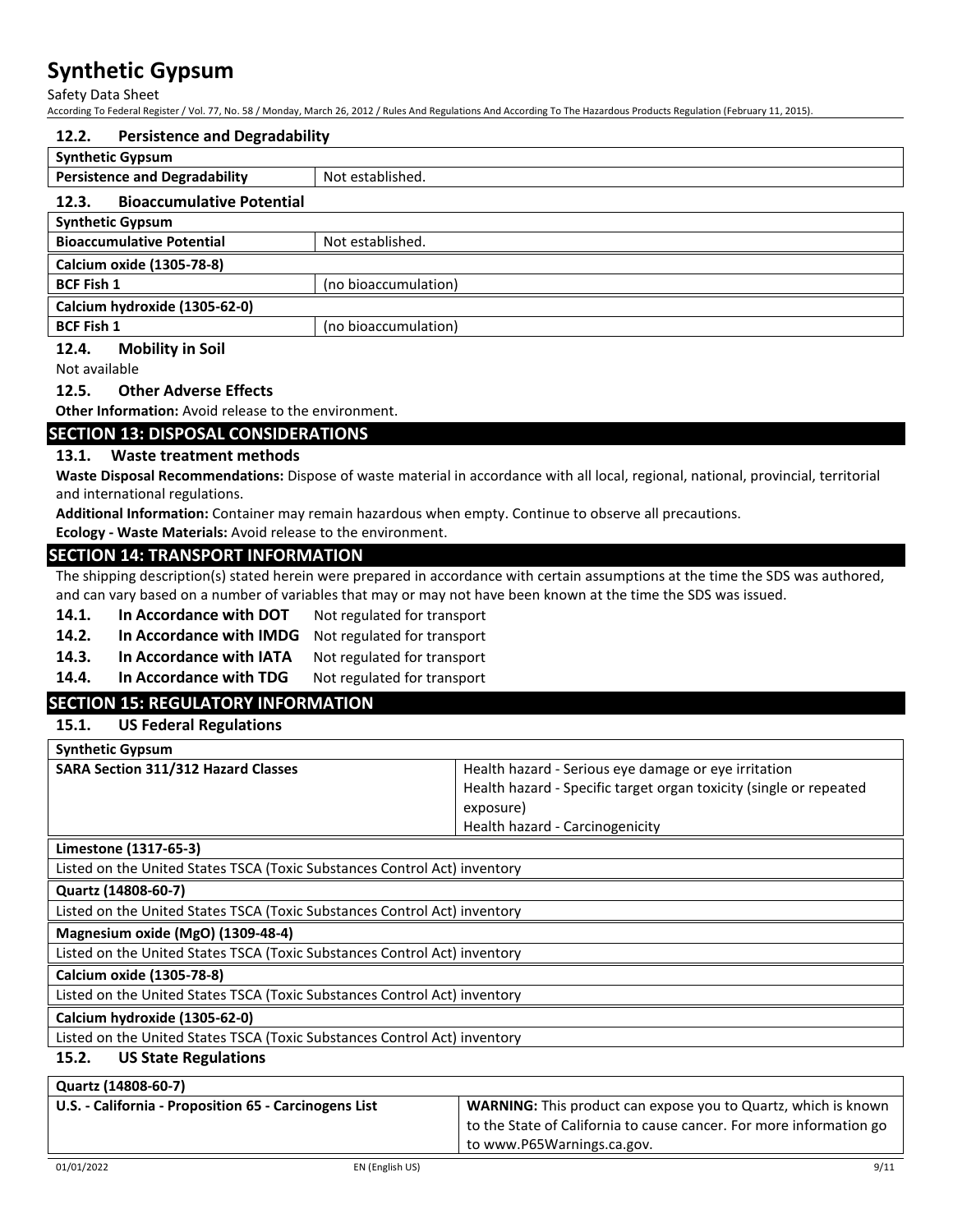Safety Data Sheet

According To Federal Register / Vol. 77, No. 58 / Monday, March 26, 2012 / Rules And Regulations And According To The Hazardous Products Regulation (February 11, 2015).

| Gypsum (Ca(SO4).2H2O) (13397-24-5)                         |                                                                                       |  |  |  |
|------------------------------------------------------------|---------------------------------------------------------------------------------------|--|--|--|
| U.S. - New Jersey - Right to Know Hazardous Substance List |                                                                                       |  |  |  |
| U.S. - Pennsylvania - RTK (Right to Know) List             |                                                                                       |  |  |  |
| Limestone (1317-65-3)                                      |                                                                                       |  |  |  |
| U.S. - Massachusetts - Right To Know List                  |                                                                                       |  |  |  |
| U.S. - New Jersey - Right to Know Hazardous Substance List |                                                                                       |  |  |  |
| U.S. - Pennsylvania - RTK (Right to Know) List             |                                                                                       |  |  |  |
| Quartz (14808-60-7)                                        |                                                                                       |  |  |  |
| U.S. - Massachusetts - Right To Know List                  |                                                                                       |  |  |  |
| U.S. - New Jersey - Right to Know Hazardous Substance List |                                                                                       |  |  |  |
| U.S. - Pennsylvania - RTK (Right to Know) List             |                                                                                       |  |  |  |
| Magnesium oxide (MgO) (1309-48-4)                          |                                                                                       |  |  |  |
| U.S. - Massachusetts - Right To Know List                  |                                                                                       |  |  |  |
| U.S. - New Jersey - Right to Know Hazardous Substance List |                                                                                       |  |  |  |
| U.S. - Pennsylvania - RTK (Right to Know) List             |                                                                                       |  |  |  |
| Calcium oxide (1305-78-8)                                  |                                                                                       |  |  |  |
| U.S. - Massachusetts - Right To Know List                  |                                                                                       |  |  |  |
| U.S. - New Jersey - Right to Know Hazardous Substance List |                                                                                       |  |  |  |
| U.S. - Pennsylvania - RTK (Right to Know) List             |                                                                                       |  |  |  |
| Calcium hydroxide (1305-62-0)                              |                                                                                       |  |  |  |
| U.S. - Massachusetts - Right To Know List                  |                                                                                       |  |  |  |
| U.S. - New Jersey - Right to Know Hazardous Substance List |                                                                                       |  |  |  |
| U.S. - Pennsylvania - RTK (Right to Know) List             |                                                                                       |  |  |  |
| 15.3.<br><b>Canadian Regulations</b>                       |                                                                                       |  |  |  |
| Gypsum (Ca(SO4).2H2O) (13397-24-5)                         |                                                                                       |  |  |  |
| Listed on the Canadian DSL (Domestic Substances List)      |                                                                                       |  |  |  |
| Limestone (1317-65-3)                                      |                                                                                       |  |  |  |
| Listed on the Canadian NDSL (Non-Domestic Substances List) |                                                                                       |  |  |  |
| Quartz (14808-60-7)                                        |                                                                                       |  |  |  |
| Listed on the Canadian DSL (Domestic Substances List)      |                                                                                       |  |  |  |
| Magnesium oxide (MgO) (1309-48-4)                          |                                                                                       |  |  |  |
| Listed on the Canadian DSL (Domestic Substances List)      |                                                                                       |  |  |  |
| Calcium oxide (1305-78-8)                                  |                                                                                       |  |  |  |
| Listed on the Canadian DSL (Domestic Substances List)      |                                                                                       |  |  |  |
| Calcium hydroxide (1305-62-0)                              |                                                                                       |  |  |  |
| Listed on the Canadian DSL (Domestic Substances List)      |                                                                                       |  |  |  |
|                                                            | SECTION 16: OTHER INFORMATION, INCLUDING DATE OF PREPARATION OR LAST REVISION         |  |  |  |
| Date of Preparation or Latest                              | : 01/01/2022                                                                          |  |  |  |
| <b>Revision</b>                                            |                                                                                       |  |  |  |
| <b>Other Information</b>                                   | : This document has been prepared in accordance with the SDS requirements of the OSHA |  |  |  |
|                                                            | Hazard Communication Standard 29 CFR 1910.1200 and Canada's Hazardous Products        |  |  |  |
|                                                            | Regulations (HPR) SOR/2015-17.                                                        |  |  |  |
| <b>GHS Full Text Phrases:</b>                              |                                                                                       |  |  |  |
| Aquatic Acute 2                                            | Hazardous to the aquatic environment - Acute Hazard Category 3                        |  |  |  |

| Aquatic Acute 3          | Hazardous to the aquatic environment - Acute Hazard Category 3   |
|--------------------------|------------------------------------------------------------------|
| <b>Aquatic Chronic 3</b> | Hazardous to the aquatic environment - Chronic Hazard Category 3 |
| Carc. 1A                 | Carcinogenicity Category 1A                                      |
| Eye Dam. 1               | Serious eye damage/eye irritation Category 1                     |
| Skin Irrit, 2            | Skin corrosion/irritation Category 2                             |